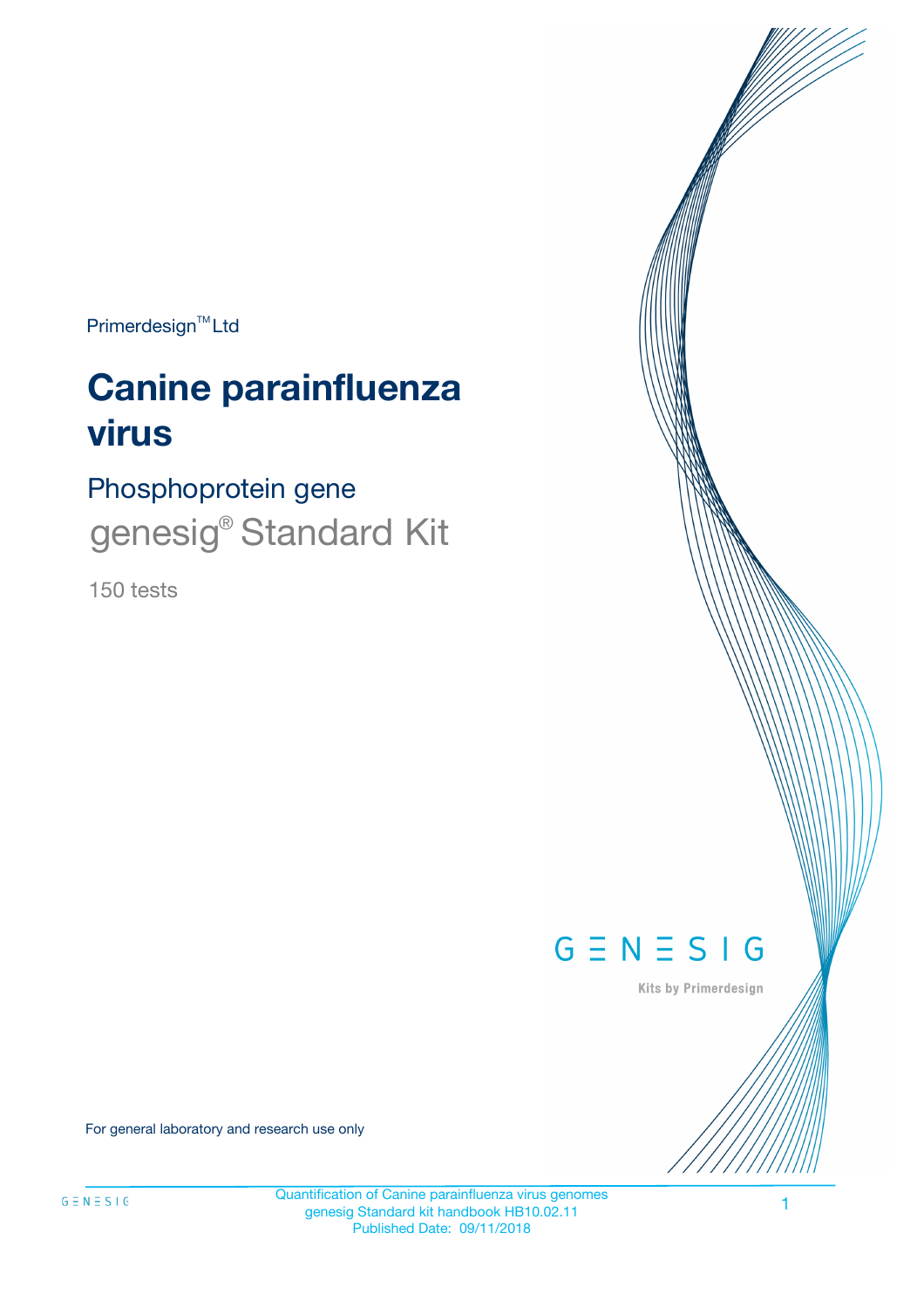# Introduction to Canine parainfluenza virus

Canine Parainfluenza Virus (CPiV) is a single-stranded RNA virus of the virus family Paramyxoviridae and typically causes mild respiratory tract infections in dogs. The genome is estimated to be between 15 and 19kb in size.

The disease is highly contagious and spreads quickly among dogs that are housed together. The virus is transmitted via contact with the nasal secretions of infected dogs and aerosol transmission. CPiV infection is restricted to the upper respiratory tract. Here, it is capable of causing damage to the epithelium lining the trachea and may result in secondary infection by other pathogens, which can complicate the infection.

Dogs infected with CPiV often experience dry coughing and nasal discharge. Dogs may retch, and possibly produce mucous. A lack of energy and loss of appetite are also observed. The symptoms typically last for 10 to 21 days.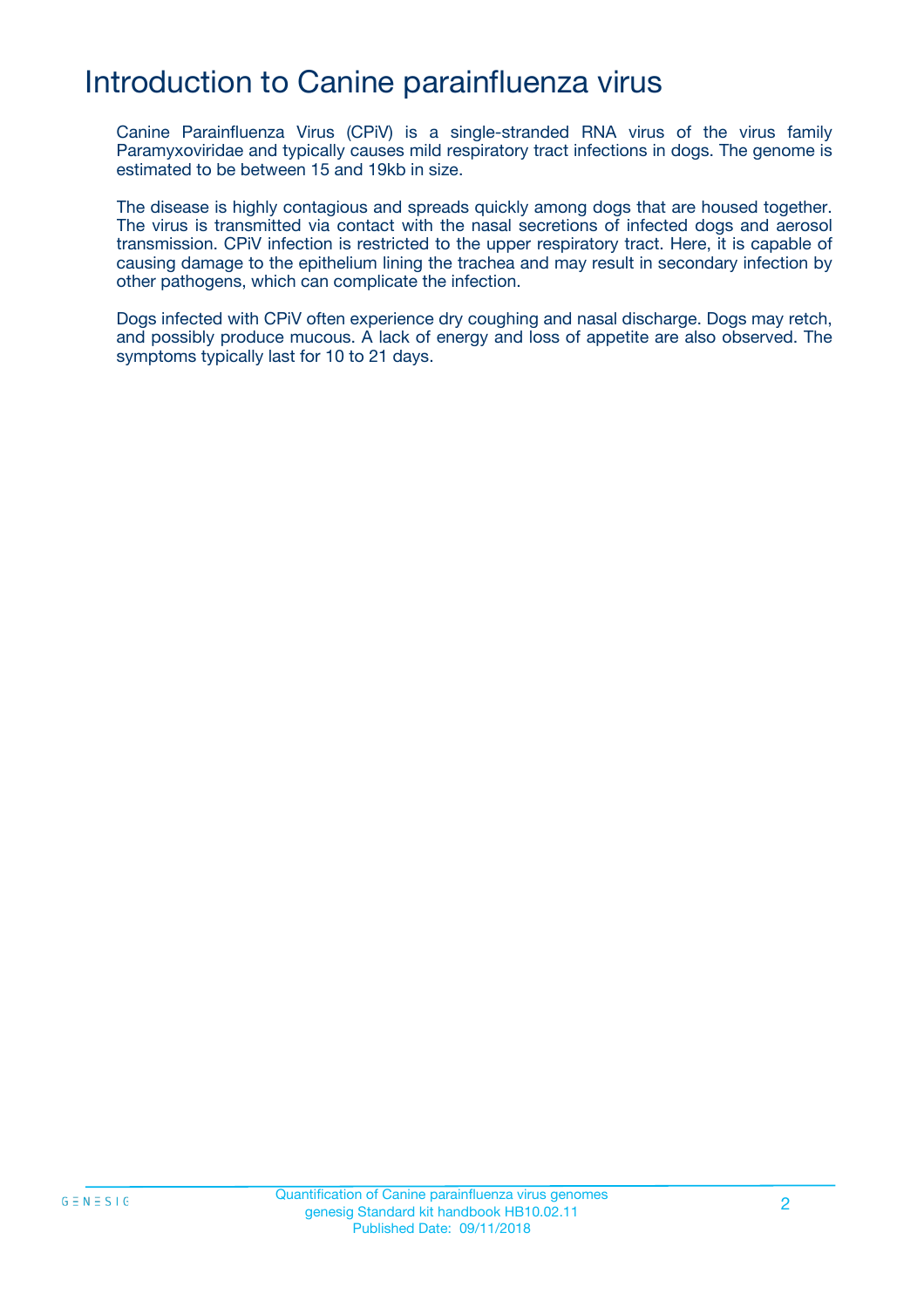# **Specificity**

The Primerdesign genesig Kit for Canine parainfluenza virus (CPIV) genomes is designed for the in vitro quantification of CPIV genomes. The kit is designed to have a broad detection profile. Specifically, the primers represent 100% homology with over 95% of the NCBI database reference sequences available at the time of design.

The dynamics of genetic variation means that new sequence information may become available after the initial design. Primerdesign periodically reviews the detection profiles of our kits and when required releases new versions.

If you require further information, or have a specific question about the detection profile of this kit then please send an e.mail to enquiry@primerdesign.co.uk and our bioinformatics team will answer your question.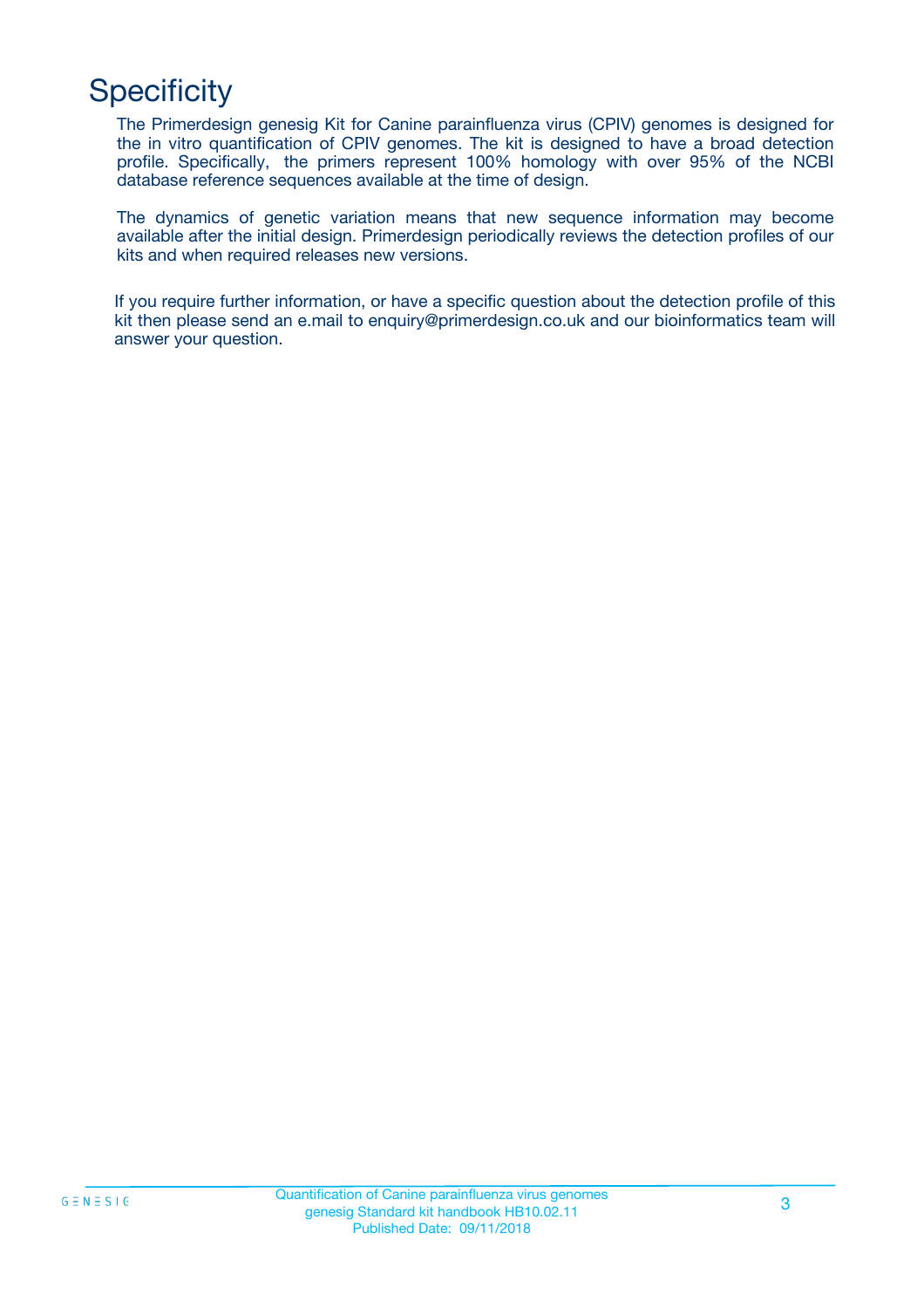# Kit contents

- **CPIV specific primer/probe mix (150 reactions BROWN)** FAM labelled
- **CPIV positive control template (for Standard curve RED)**
- **RNase/DNase free water (WHITE)** for resuspension of primer/probe mixes
- **Template preparation buffer (YELLOW)** for resuspension of positive control template and standard curve preparation

## **Reagents and equipment to be supplied by the user**

#### **Real-time PCR Instrument**

#### **Extraction kit**

This kit is recommended for use with genesig Easy DNA/RNA Extraction kit. However, it is designed to work well with all processes that yield high quality RNA and DNA with minimal PCR inhibitors.

**oasigTM lyophilised OneStep or Precision**®**PLUS OneStep 2X RT-qPCR Master Mix** Contains complete OneStep RT-qPCR master mix

**Pipettors and Tips**

**Vortex and centrifuge**

**Thin walled 1.5 ml PCR reaction tubes**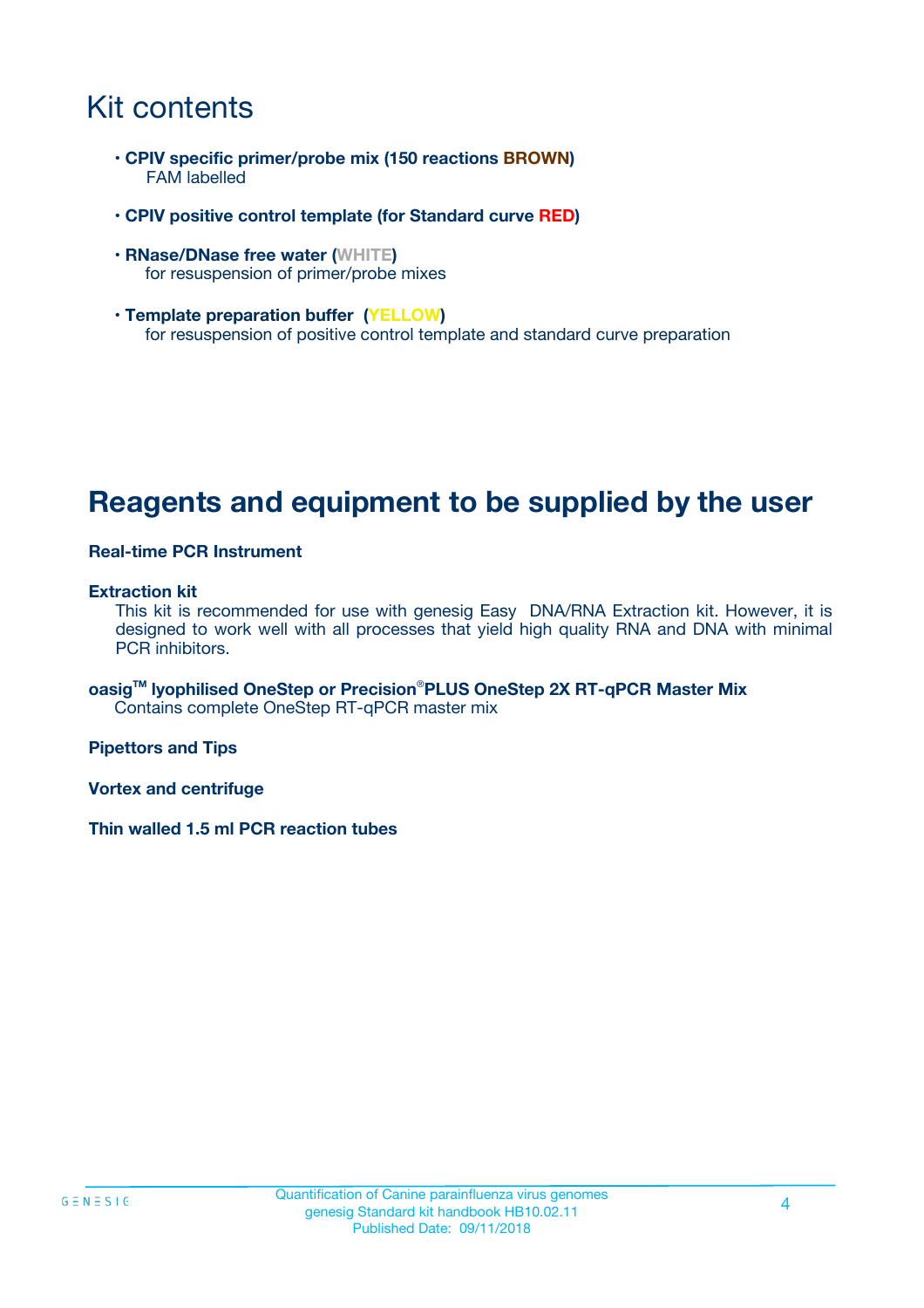### Kit storage and stability

This kit is stable at room temperature but should be stored at -20ºC on arrival. Once the lyophilised components have been resuspended they should not be exposed to temperatures above -20°C for longer than 30 minutes at a time and unnecessary repeated freeze/thawing should be avoided. The kit is stable for six months from the date of resuspension under these circumstances.

If a standard curve dilution series is prepared this can be stored frozen for an extended period. If you see any degradation in this serial dilution a fresh standard curve can be prepared from the positive control.

Primerdesign does not recommend using the kit after the expiry date stated on the pack.

### Suitable sample material

All kinds of sample material suited for PCR amplification can be used. Please ensure the samples are suitable in terms of purity, concentration, and RNA/DNA integrity. Always run at least one negative control with the samples. To prepare a negative-control, replace the template RNA sample with RNase/DNase free water.

### Dynamic range of test

Under optimal PCR conditions genesig CPIV detection kits have very high priming efficiencies of >95% and can detect less than 100 copies of target template.

### Notices and disclaimers

This product is developed, designed and sold for research purposes only. It is not intended for human diagnostic or drug purposes or to be administered to humans unless clearly expressed for that purpose by the Food and Drug Administration in the USA or the appropriate regulatory authorities in the country of use. During the warranty period Primerdesign genesig detection kits allow precise and reproducible data recovery combined with excellent sensitivity. For data obtained by violation to the general GLP guidelines and the manufacturer's recommendations the right to claim under guarantee is expired. PCR is a proprietary technology covered by several US and foreign patents. These patents are owned by Roche Molecular Systems Inc. and have been sub-licensed by PE Corporation in certain fields. Depending on your specific application you may need a license from Roche or PE to practice PCR. Additional information on purchasing licenses to practice the PCR process may be obtained by contacting the Director of Licensing at Roche Molecular Systems, 1145 Atlantic Avenue, Alameda, CA 94501 or Applied Biosystems business group of the Applera Corporation, 850 Lincoln Centre Drive, Foster City, CA 94404. In addition, the 5' nuclease assay and other homogeneous amplification methods used in connection with the PCR process may be covered by U.S. Patents 5,210,015 and 5,487,972, owned by Roche Molecular Systems, Inc, and by U.S. Patent 5,538,848, owned by The Perkin-Elmer Corporation.

### Trademarks

Primerdesign™ is a trademark of Primerdesign Ltd.

genesig $^\circledR$  is a registered trademark of Primerdesign Ltd.

The PCR process is covered by US Patents 4,683,195, and 4,683,202 and foreign equivalents owned by Hoffmann-La Roche AG. BI, ABI PRISM® GeneAmp® and MicroAmp® are registered trademarks of the Applera Genomics (Applied Biosystems Corporation). BIOMEK® is a registered trademark of Beckman Instruments, Inc.; iCycler™ is a registered trademark of Bio-Rad Laboratories, Rotor-Gene is a trademark of Corbett Research. LightCycler™ is a registered trademark of the Idaho Technology Inc. GeneAmp®, TaqMan® and AmpliTaqGold® are registered trademarks of Roche Molecular Systems, Inc., The purchase of the Primerdesign™ reagents cannot be construed as an authorization or implicit license to practice PCR under any patents held by Hoffmann-LaRoche Inc.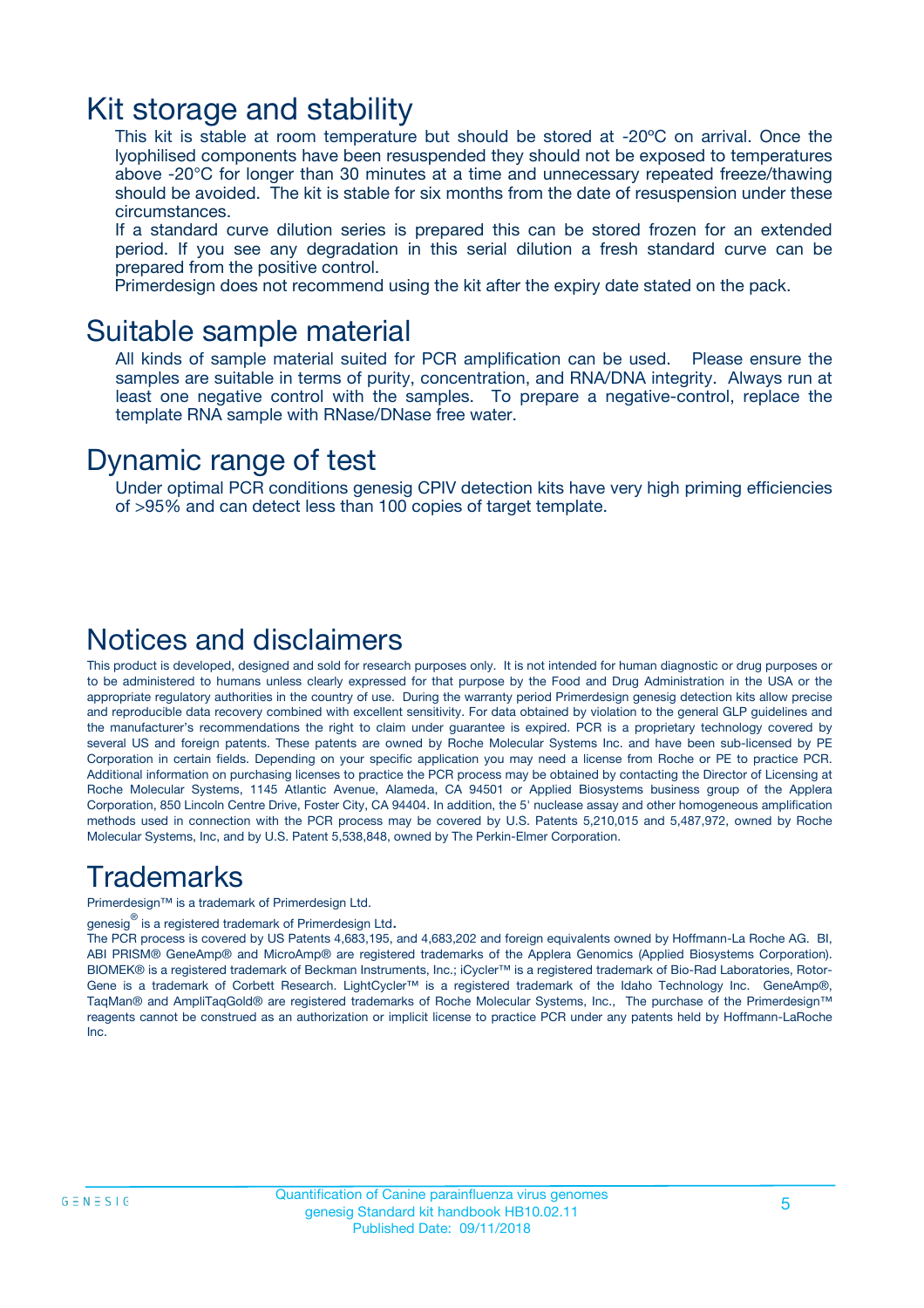# Principles of the test

#### **Real-time PCR**

A CPIV specific primer and probe mix is provided and this can be detected through the FAM channel.

The primer and probe mix provided exploits the so-called TaqMan® principle. During PCR amplification, forward and reverse primers hybridize to the CPIV cDNA. A fluorogenic probe is included in the same reaction mixture which consists of a DNA probe labeled with a 5`-dye and a 3`-quencher. During PCR amplification, the probe is cleaved and the reporter dye and quencher are separated. The resulting increase in fluorescence can be detected on a range of qPCR platforms.

#### **Positive control**

For copy number determination and as a positive control for the PCR set up, the kit contains a positive control template. This can be used to generate a standard curve of CPIV copy number / Cq value. Alternatively the positive control can be used at a single dilution where full quantitative analysis of the samples is not required. Each time the kit is used, at least one positive control reaction must be included in the run. A positive result indicates that the primers and probes for detecting the target CPIV gene worked properly in that particular experimental scenario. If a negative result is obtained the test results are invalid and must be repeated. Care should be taken to ensure that the positive control does not contaminate any other kit component which would lead to false-positive results. This can be achieved by handling this component in a Post PCR environment. Care should also be taken to avoid cross-contamination of other samples when adding the positive control to the run. This can be avoided by sealing all other samples and negative controls before pipetting the positive control into the positive control well.

#### **Negative control**

To validate any positive findings a negative control reaction should be included every time the kit is used. For this reaction the RNase/DNase free water should be used instead of template. A negative result indicates that the reagents have not become contaminated while setting up the run.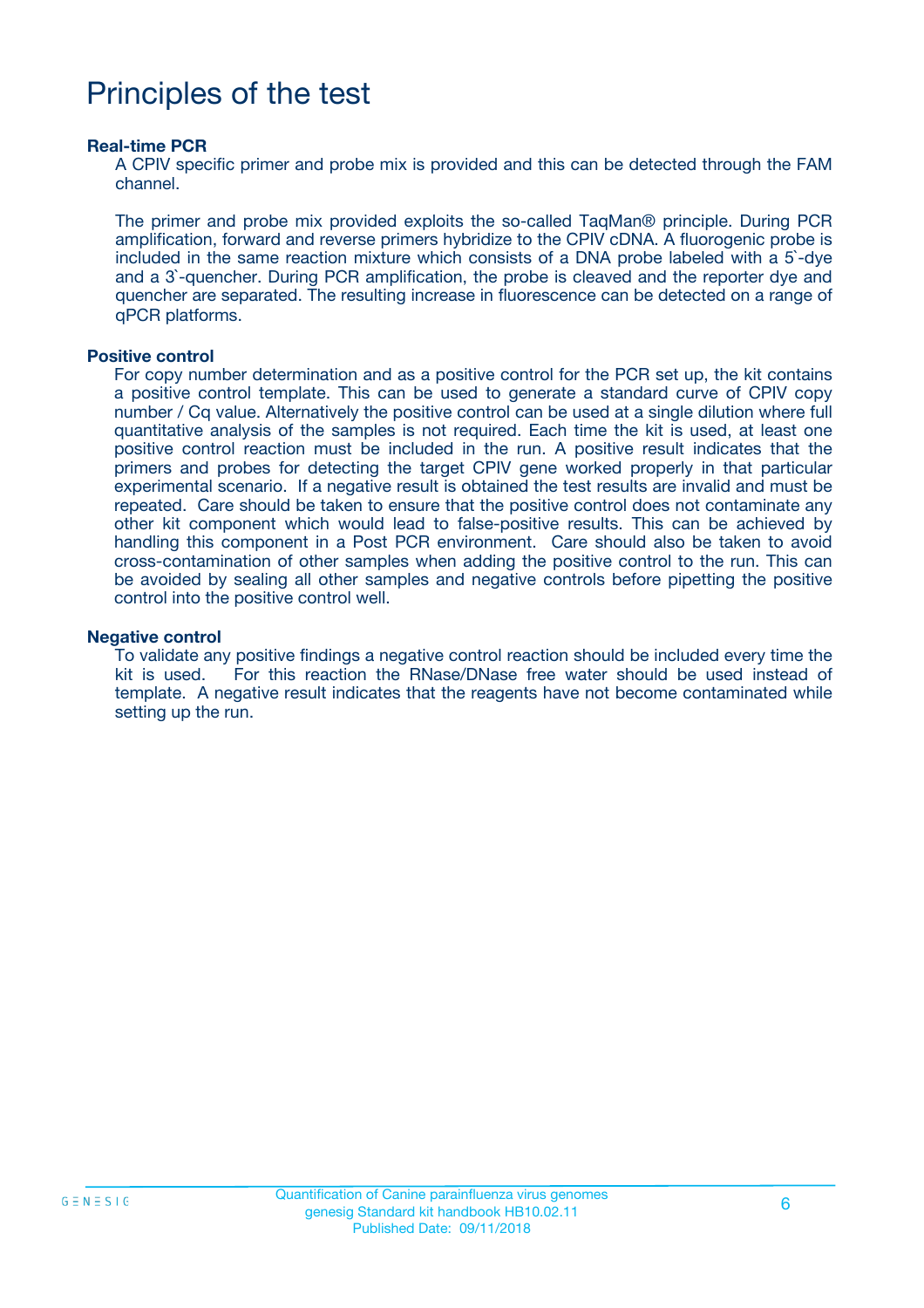### Resuspension protocol

To minimize the risk of contamination with foreign DNA, we recommend that all pipetting be performed in a PCR clean environment. Ideally this would be a designated PCR lab or PCR cabinet. Filter tips are recommended for all pipetting steps.

#### **1. Pulse-spin each tube in a centrifuge before opening.**

This will ensure lyophilised primer and probe mix is in the base of the tube and is not spilt upon opening the tube.

#### **2. Resuspend the kit components in the RNase/DNase free water supplied, according to the table below:**

To ensure complete resuspension, vortex each tube thoroughly.

| Component - resuspend in water | <b>Nolume</b> |
|--------------------------------|---------------|
| <b>Pre-PCR pack</b>            |               |
| CPIV primer/probe mix (BROWN)  | $165$ $\mu$   |

#### **3. Resuspend the positive control template in the template preparation buffer supplied, according to the table below:**

To ensure complete resuspension, vortex the tube thoroughly.

| Component - resuspend in template preparation buffer |        |  |
|------------------------------------------------------|--------|--|
| <b>Post-PCR heat-sealed foil</b>                     |        |  |
| CPIV Positive Control Template (RED) *               | 500 µl |  |

\* This component contains high copy number template and is a VERY significant contamination risk. It must be opened and handled in a separate laboratory environment, away from the other components.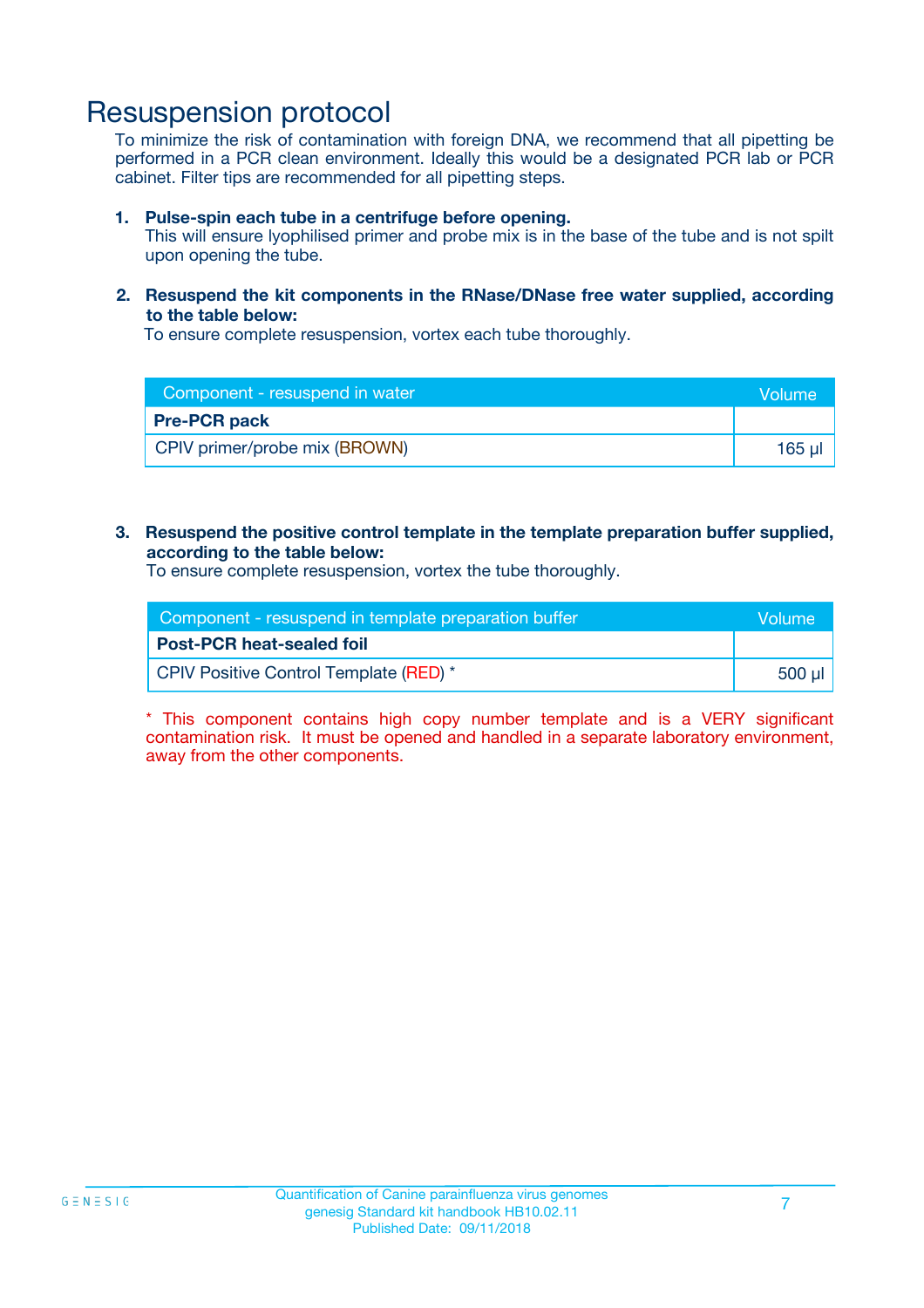## OneStep RT-qPCR detection protocol

A OneStep approach combining the reverse transcription and amplification in a single closed tube is the preferred method. If, however, a two step approach is required see page 10.

#### **For optimum performance and sensitivity.**

All pipetting steps and experimental plate set up should be performed on ice. After the plate is poured proceed immediately to the OneStep amplification protocol. Prolonged incubation of reaction mixes at room temperature can lead to PCR artifacts that reduce the sensitivity of detection.

**1. For each RNA sample prepare a reaction mix according to the table below:** Include sufficient reactions for positive and negative controls.

| Component                                                    | Volume     |
|--------------------------------------------------------------|------------|
| oasig OneStep or PrecisionPLUS OneStep 2X RT-qPCR Master Mix | $10 \mu$   |
| CPIV primer/probe mix (BROWN)                                | 1 µl       |
| <b>RNase/DNase free water (WHITE)</b>                        | 4 µl       |
| <b>Final Volume</b>                                          | $15$ $\mu$ |

- **2. Pipette 15µl of this mix into each well according to your qPCR experimental plate set up.**
- **3. Pipette 5µl of RNA template into each well, according to your experimental plate set up.**

For negative control wells use 5µl of RNase/DNase free water. The final volume in each well is 20ul.

**4. If a standard curve is included for quantitative analysis prepare a reaction mix according to the table below:**

| Component                                                    | Volume   |
|--------------------------------------------------------------|----------|
| oasig OneStep or PrecisionPLUS OneStep 2X RT-qPCR Master Mix | $10 \mu$ |
| CPIV primer/probe mix (BROWN)                                | 1 ul     |
| <b>RNase/DNase free water (WHITE)</b>                        | 4 µl     |
| <b>Final Volume</b>                                          | 15 ul    |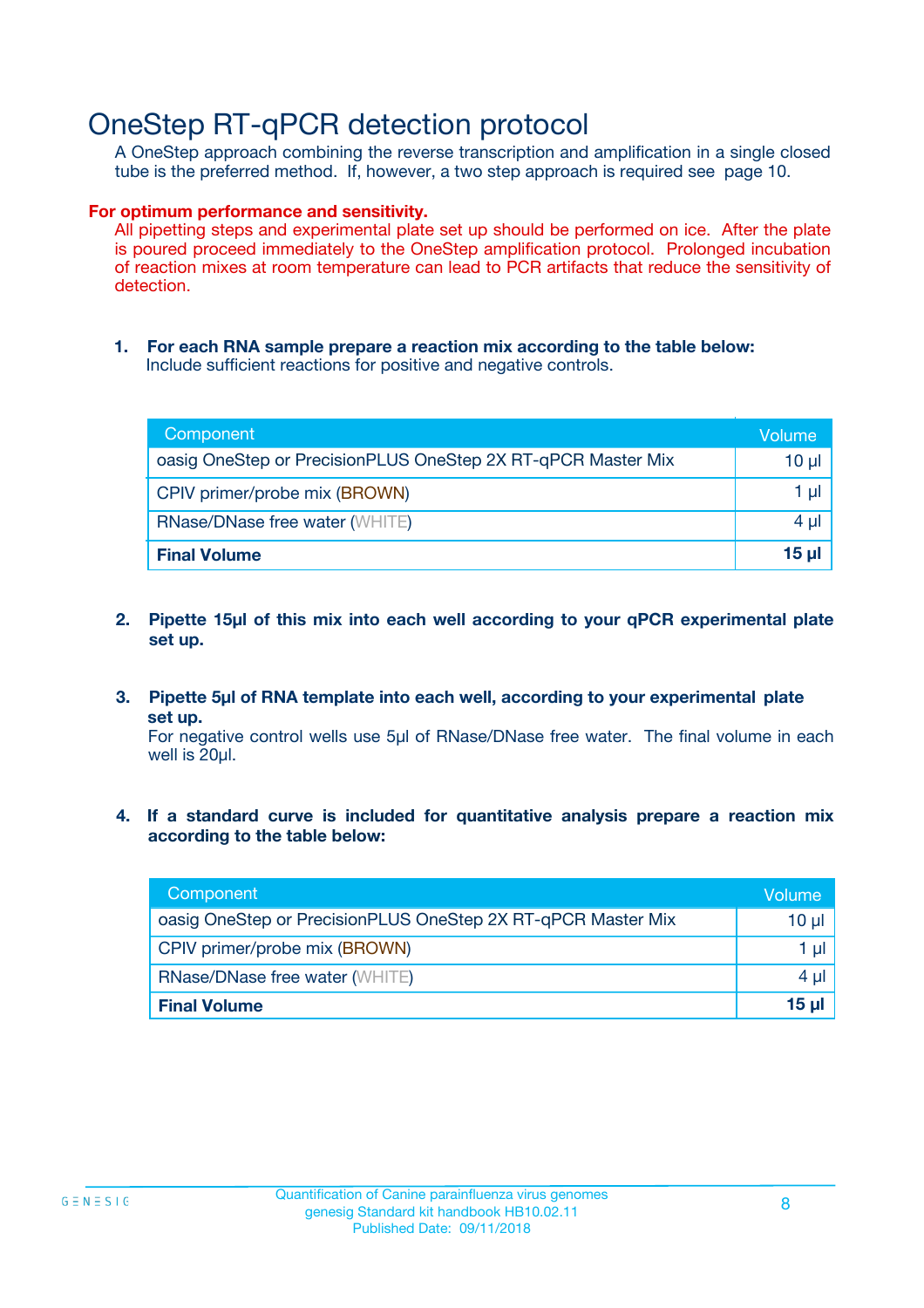#### **5. Preparation of standard curve dilution series**

- 1) Pipette 90µl of template preparation buffer into 5 tubes and label 2-6
- 2) Pipette 10µl of Positive Control Template (RED) into tube 2
- 3) Vortex thoroughly
- 4) Change pipette tip and pipette 10µl from tube 2 into tube 3
- 5) Vortex thoroughly

Repeat steps 4 and 5 to complete the dilution series

| <b>Standard Curve</b>         | <b>Copy Number</b>     |
|-------------------------------|------------------------|
| Tube 1 Positive control (RED) | $2 \times 10^5$ per µl |
| Tube 2                        | $2 \times 10^4$ per µl |
| Tube 3                        | $2 \times 10^3$ per µl |
| Tube 4                        | $2 \times 10^2$ per µl |
| Tube 5                        | 20 per $\mu$           |
| Tube 6                        | 2 per µl               |

**6. Pipette 5µl of standard template into each well for the standard curve according to your plate set up**

The final volume in each well is 20ul.

# OneStep RT-qPCR amplification protocol

Amplification conditions using oasig OneStep or PrecisionPLUS OneStep 2X RT-qPCR Master Mix.

|             | <b>Step</b>                  | <b>Time</b>      | <b>Temp</b>    |
|-------------|------------------------------|------------------|----------------|
|             | <b>Reverse Transcription</b> | $10 \text{ min}$ | $55^{\circ}$ C |
|             | Enzyme activation            | 2 min            | $95^{\circ}$ C |
| Cycling x50 | Denaturation                 | 10 <sub>s</sub>  | $95^{\circ}$ C |
|             | <b>DATA COLLECTION *</b>     | 60 s             | $60^{\circ}$ C |

\* Fluorogenic data should be collected during this step through the FAM channel